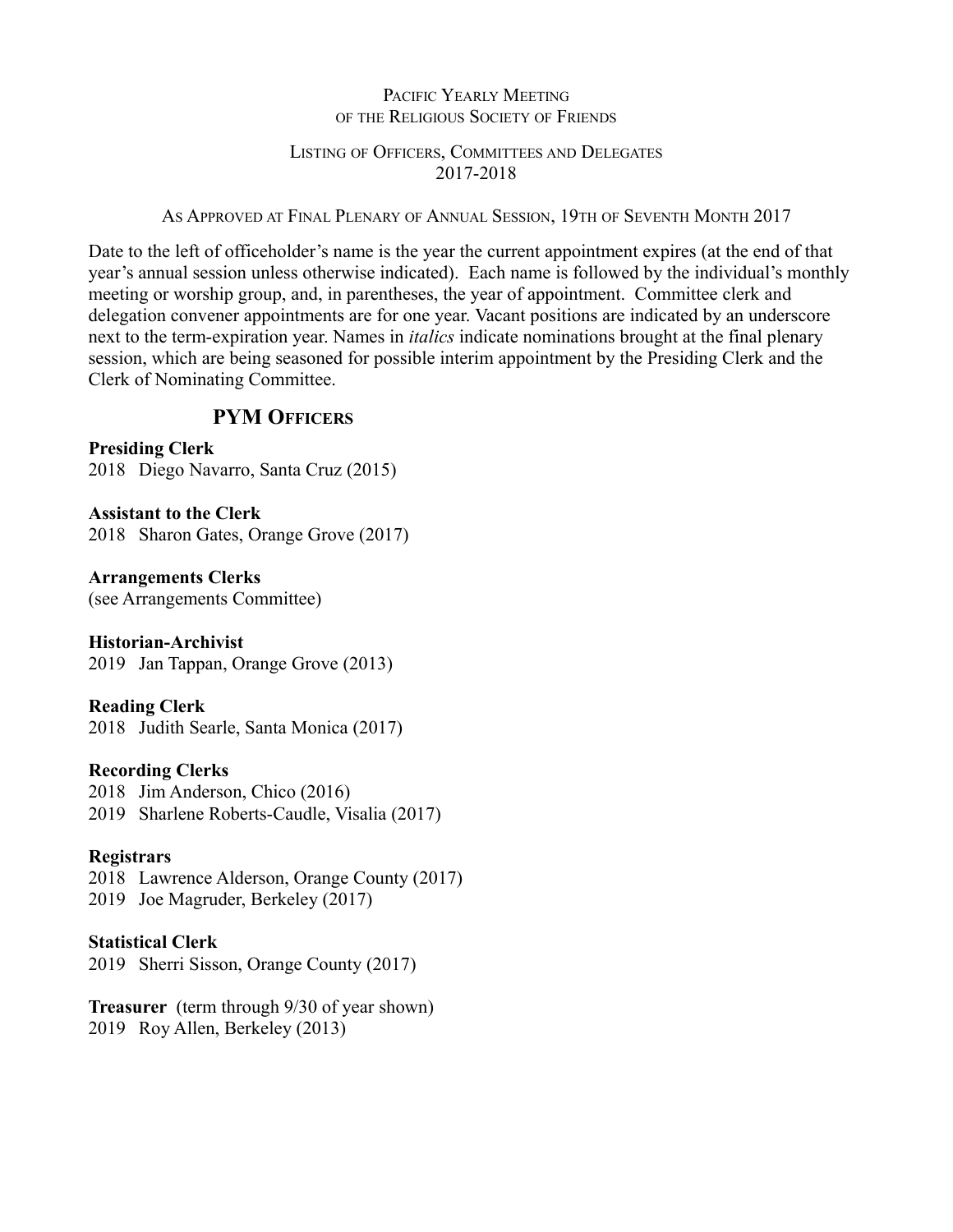# **PYM COMMITTEES**

(LISTED ALPHABETICALLY, EXCEPT NAMING AND NOMINATING, FOUND LAST)

#### **Arrangements Committee\***

(6 members, 3-year terms) \*This new standing committee was created at 2017 annual session and remains to be fully staffed

- 2018 Sarah Tyrrell, Berkeley (2016 (Arrangements Clerk appointment))
- 2018 \_\_\_\_\_\_\_\_\_\_\_\_\_\_\_\_\_\_\_\_\_\_\_\_
- 2019 Bronwen Hillman, Mexico City (2017
- (Arrangements Clerk appointment))
- 2019 \_\_\_\_\_\_\_\_\_\_\_\_\_\_\_\_\_\_\_\_\_\_\_\_
- 2020 \_\_\_\_\_\_\_\_\_\_\_\_\_\_\_\_\_\_\_\_\_\_\_\_

2020 \_\_\_\_\_\_\_\_\_\_\_\_\_\_\_\_\_\_\_\_\_\_\_\_

Ex Officio: Registrars

### **Children's Program Committee**

- 2018 Chamba Cooke, Grass Vly. (2015), co-clerk
- 2018 Carol Cruickshank, San Francisco (2015)
- 2018 Peggy Craik, ConejoVlyWG(2016),co-clerk
- 2019 *Marcus Melander, Santa Cruz (2017)\**
- 2020 Mary Lee, Visalia (2017)
- 2020 Vivian Carlson, Honolulu (2017) Ex Officio:
- 2018 Nate Secrest, Lake County WG (2016) (immediate past program coordinator)
- 2018 \_\_\_\_\_\_\_\_\_\_\_\_\_\_\_\_\_\_\_\_\_\_\_\_

(current program coordinator)

Ex Officio: Youth Programs Coordinator *\*nomination presented at 2017 final plenary, being seasoned for interim appointment*

## **Communications Committee\***

(5 members, 3-year terms) \*This new standing committee was created at 2017 annual session and remains to be fully staffed 2018 \_\_\_\_\_\_\_\_\_\_\_\_\_\_\_\_\_\_\_\_\_\_\_\_ 2019 George Mills, Palo Alto (2016 (Secretariat Committee appointment)) 2019 \_\_\_\_\_\_\_\_\_\_\_\_\_\_\_\_\_\_\_\_\_\_\_\_

- 2020 \_\_\_\_\_\_\_\_\_\_\_\_\_\_\_\_\_\_\_\_\_\_\_\_
- 2020 \_\_\_\_\_\_\_\_\_\_\_\_\_\_\_\_\_\_\_\_\_\_\_\_
	- Ex Officio: Web Coordinator, Assistant to the Clerk, Youth Programs Coordinator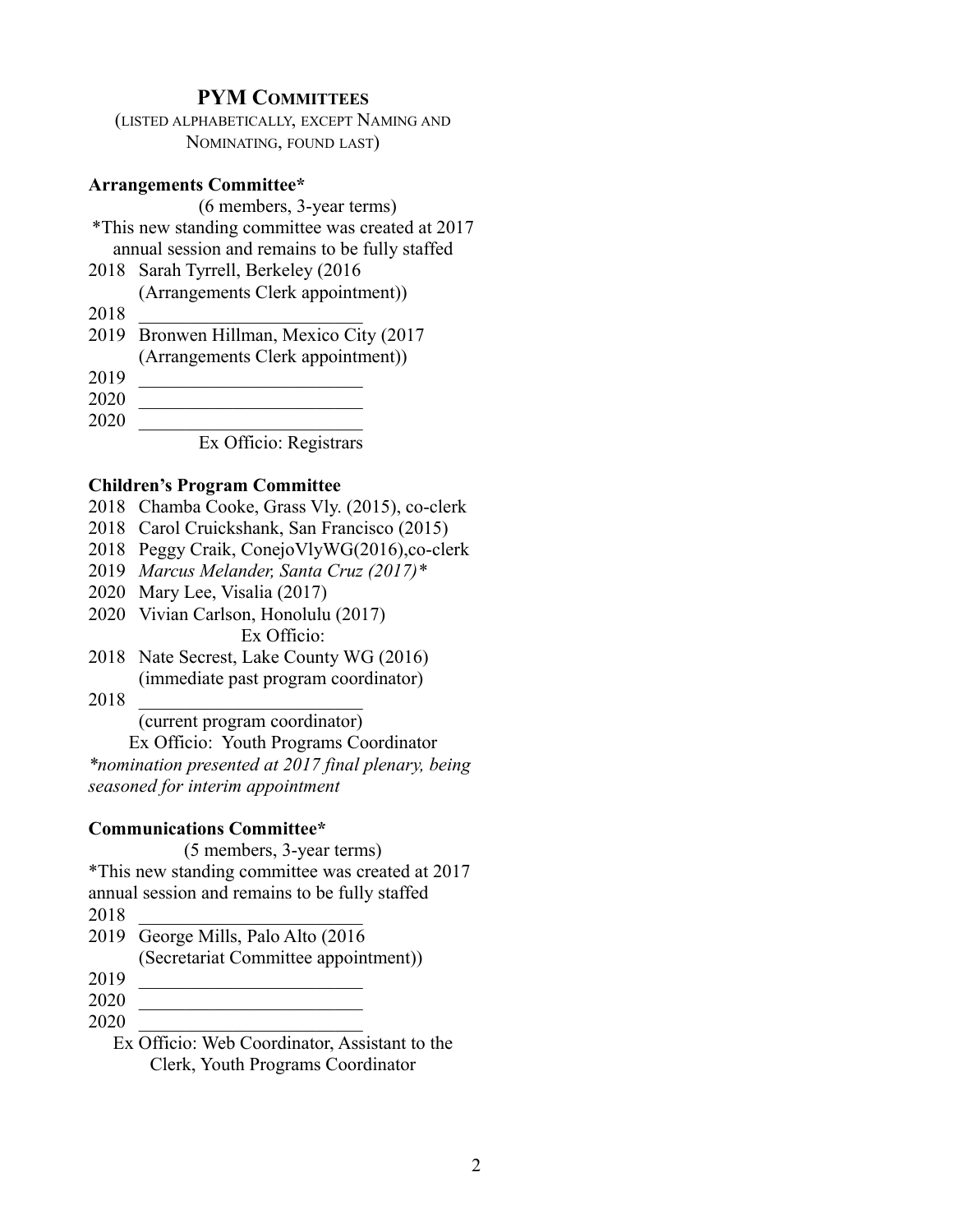# **Discipline Committee (AKA Faith and Practice Revision Committee)**

- Chuck Orr, La Jolla (2014)
- Laura Magnani, Berkeley (2016), co-clerk
- Liz Baker, Sacramento (2013)
- Patricia Portillo, Sacramento (2016)
- 2020 Carl Magruder, Str. Ck. (2014), co-clerk
- Robin Durant, Orange Grove (2015)
- \_\_\_\_\_\_\_\_\_\_\_\_\_\_\_\_\_\_\_\_\_\_\_\_\*

\*IT position created at 2017 annual session Ex Officio: Historian-Archivist

## **Finance Committee**

- Sandy Farley, Palo Alto (2015)
- Carolyn Stephenson, Honolulu (2017)
- David Barrows, San Diego (2015), clerk
- Deborah Marks, Strawberry Creek (2016)
- Sharon Shen, Berkeley (2015)
- Emma Castanedo, La Jolla (2017) Ex Officio: Treasurer, Statistical Clerk

## **Holding Corporation**

- Peter Neumann, Santa Barbara (2015)
- Beth McCleary, Reno (2012)
- Jeff Kroeber, San Jose (2013)
- Stratton Jaquette, Palo Alto (2016)
- 2017 Jennifer Carr, Las Vegas (2014)
- Sharlene Roberts-Caudle, Visalia (2014) Ex Officio: Treasurer, Presiding Clerk (Holding Corp. appoints its own officers)

## **Junior Yearly Meeting (JYM) Committee**

(adult committee)

- Erika Tarabini, Redding (2013)
- Muriel Strand, Sacramento (2015), clerk
- Dan Strickland, Orange Grove (2013)
- Suzanne Doss, Orange Grove (2013)
- Keith Runyan, Santa Cruz (2017)
- Sarah Armstrong Jones, Big Island (2017)
- Larissa Keeler, Strawberry Creek (2017)
- Don McCormick, Grass Valley (2017) Ex Officio: Youth Programs Coordinator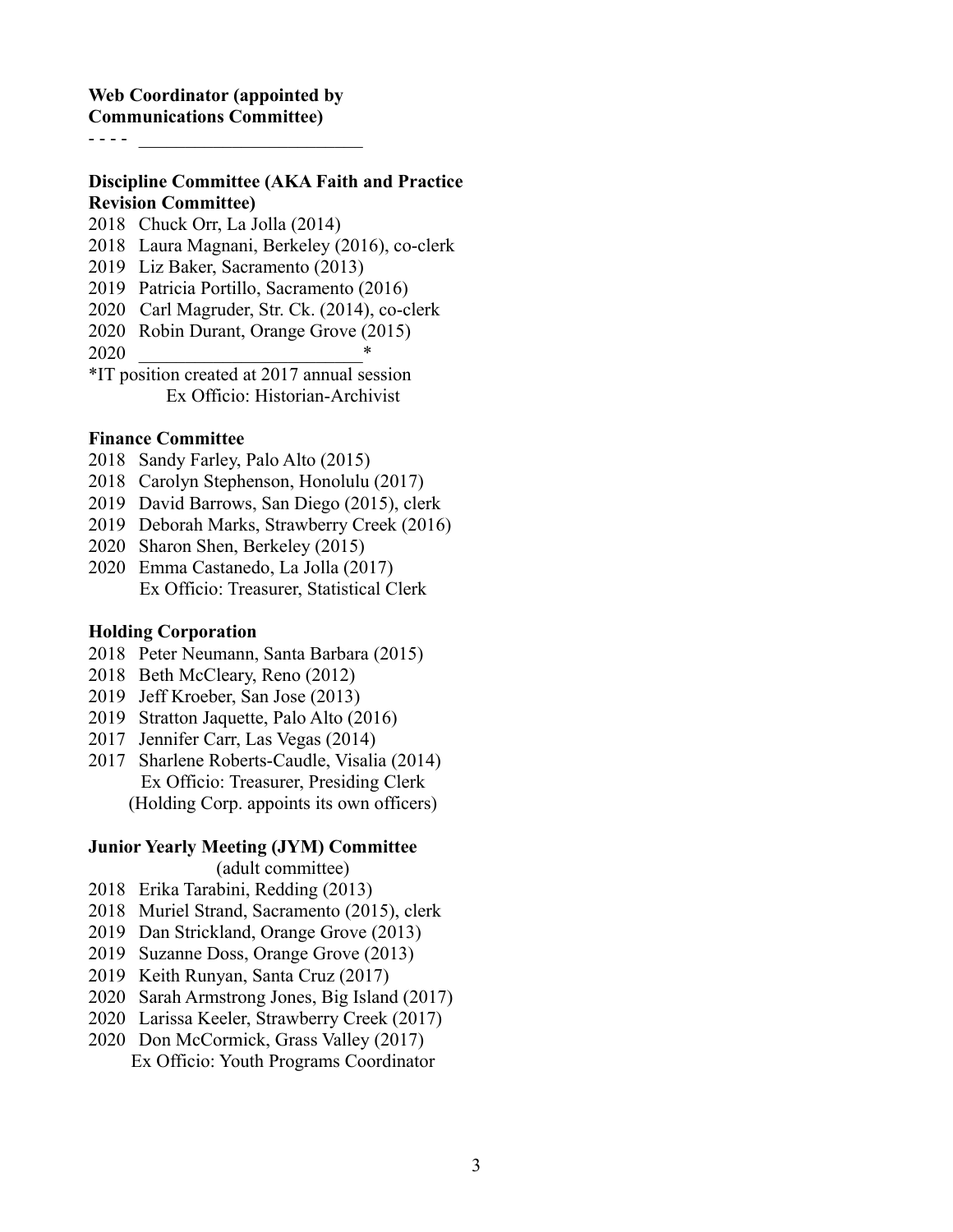# **JYM Co-Clerks**

- (appointed by JYM teens)
- Charlie Shaw, Santa Monica
- Ari Standish, Berkeley
- Elinor Steffy, Sacramento

#### **JYM Ministry and Oversight Committee**

(appointed by JYM teens)

- Gaby Alvarado, Sacramento, co-clerk
- Gracie Martínez, Visalia
- Rose Nadis, Santa Barbara, co-clerk
- Callum Standish, Berkeley

#### **Latin American Concerns Committee**

- Ann Boone, Redwood Forest (2015)
- Linda Rowell, Chico (2015)
- Laura Kohl, La Jolla (2013)
- Betty Guthrie, Orange County (2016)
- Nate Secrest, Lake County (2016)
- Margaret Bean, Guatemala (2013)
- Burton Housman, La Jolla (2015)
- Patricia Portillo, Sacramento (2017) Appointed by Casa de los Amigos:
- Patricia Constantino (Mexico City) (2016)
- Appointed by El Salvador Project:
- (information being obtained)

Appointed by Guatemala Scholarship Program:

Donna Smith (Redwood For.) (2014), clerk

# **Ministry and Oversight Committee**

- Janet Gastil, San Diego (2014)
- Sally Kingsland, Straw.Ck.(2015), co-clerk
- Kylin Navarro, Berkeley (2015), co-clerk
- Shayne Lightner, Santa Monica (2013)
- Valerie Nuttman, Santa Cruz (2016)
- Jim Summers, La Jolla (2016)
- Shan Cretin, Santa Monica (2017)
- 2020 Thistle West, Strawberry Creek (2017)
- \_\_\_\_\_\_\_\_\_\_\_\_\_\_\_\_\_\_\_\_\_\_\_\_

## **Peace and Social Order Committee**

- Anthony Manousos, Orange Grove (2014)
- Eric Straatsma, Redwood Forest (2015)
- Graciela Martinez, Visalia (2017)
- Sandra Gey, Berkeley (2013)
- Linda Dunn, Inland Valley (2016)
- Shannon Frediani, Santa Cruz (2016), clerk
- Stephen McNeil, Strawberry Creek (2014)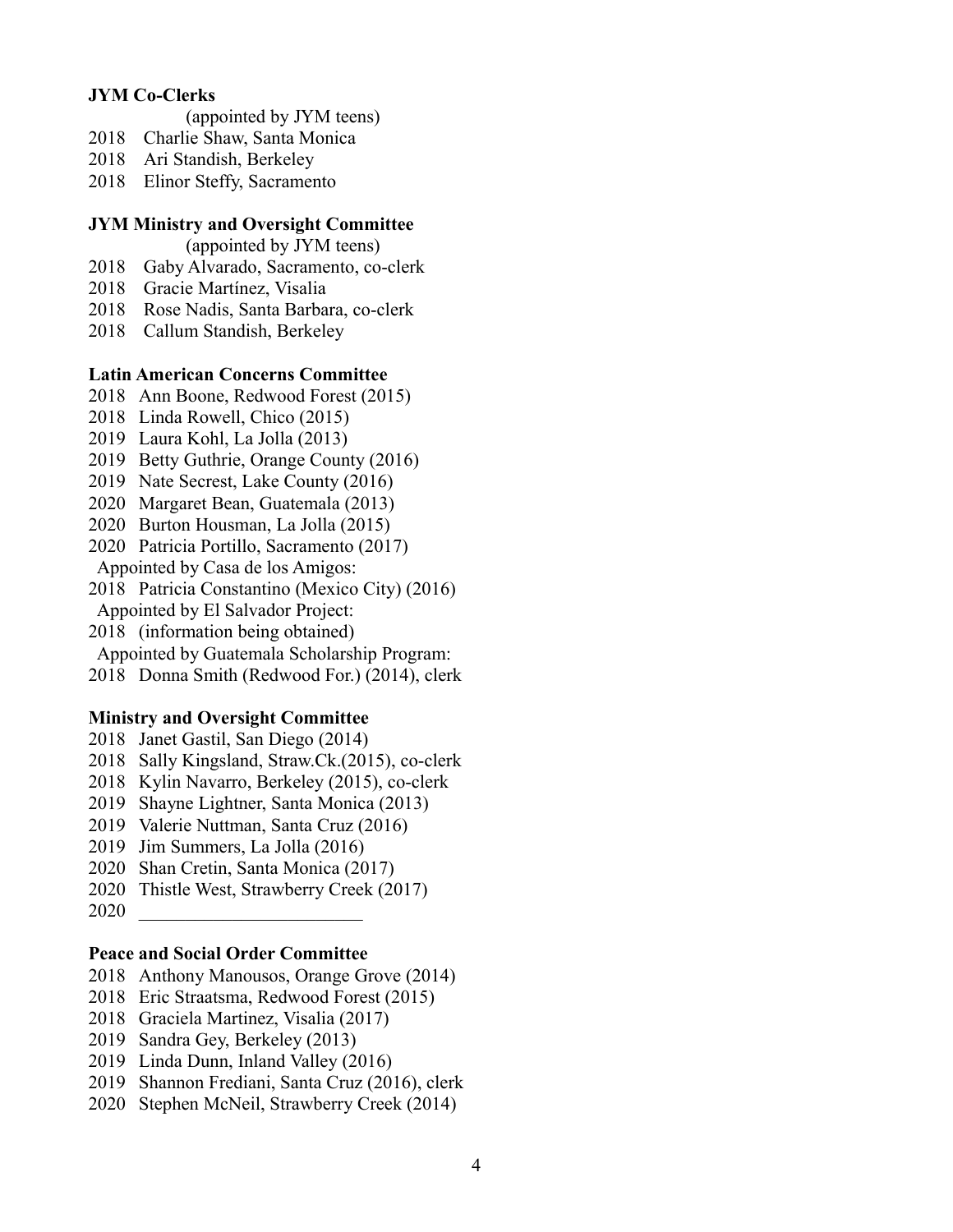2020 David Breitzmann, San Francisco (2017) 2020 Linnea Hanson, Chico (2017) Ex Officio: SCQM Peace and Social Order Committee clerk, one PYM AFSC representative, PYM FCLCA representative, one PYM FCNL representative

## **Religious Education for Children Committee**

(laid down; see Religious Education Subcommittee of Ministry and Oversight Committee)

## **Secretariat Committee**

(laid down; see Communications Committee)

#### **Site Committee**

(laid down; see Arrangements Committee)

#### **Unity with Nature Committee**

- 2018 Catya de Neergaard, Str. Creek (2013)
- 2018 Klara East, Visalia (2017)
- 2018 Lora Powell, Berkeley (2017)
- 2019 Shelley Tanenbaum, Strawberry Ck. (2013)
- 2019 Sharon Shen, Berkeley (2016) *clerk\**
- 2020 Andrea Beane, Santa Monica (2017)
- 2020 Patricia Constantino, Mexico City (2017)

*\*nomination presented at 2017 final plenary, being seasoned for interim appointment*

## **Youth Programs Coordinator**

(appointed by Youth Programs Coord. Cmte.)

- - - - Alyssa Nelson, Davis (2011)

## **Youth Programs Coordinating Committee**

- 2018 Barbara Babin, Redwood Forest (2016)
- 2018 Gail Eastwood, So. Humboldt WG (2017)
- 2019 Melissa Lovett-Adair, Ctrl. Coast (2016)
- 2019 Bertha Peña, Mexico City (2016), clerk
- 2020 Jennifer Carr, Las Vegas (2013)
- 2020 Stephen Myers, Sacramento (2014)

Youth members (nominated by YPCC):

- 2018 *Rebekah Percy, La Jolla (2015)\**
- 2018 *Julian Garrett, San Jose (2016)*\*
- 2018 *Rachel Kempf, Santa Monica (2017)*\*

2018 **\_\_\_\_\_\_\_\_\_\_\_\_\_\_\_\_\_\_\_\_\_\_\_\_**

*\*nomination presented at 2017 final plenary, being seasoned for interim appointment*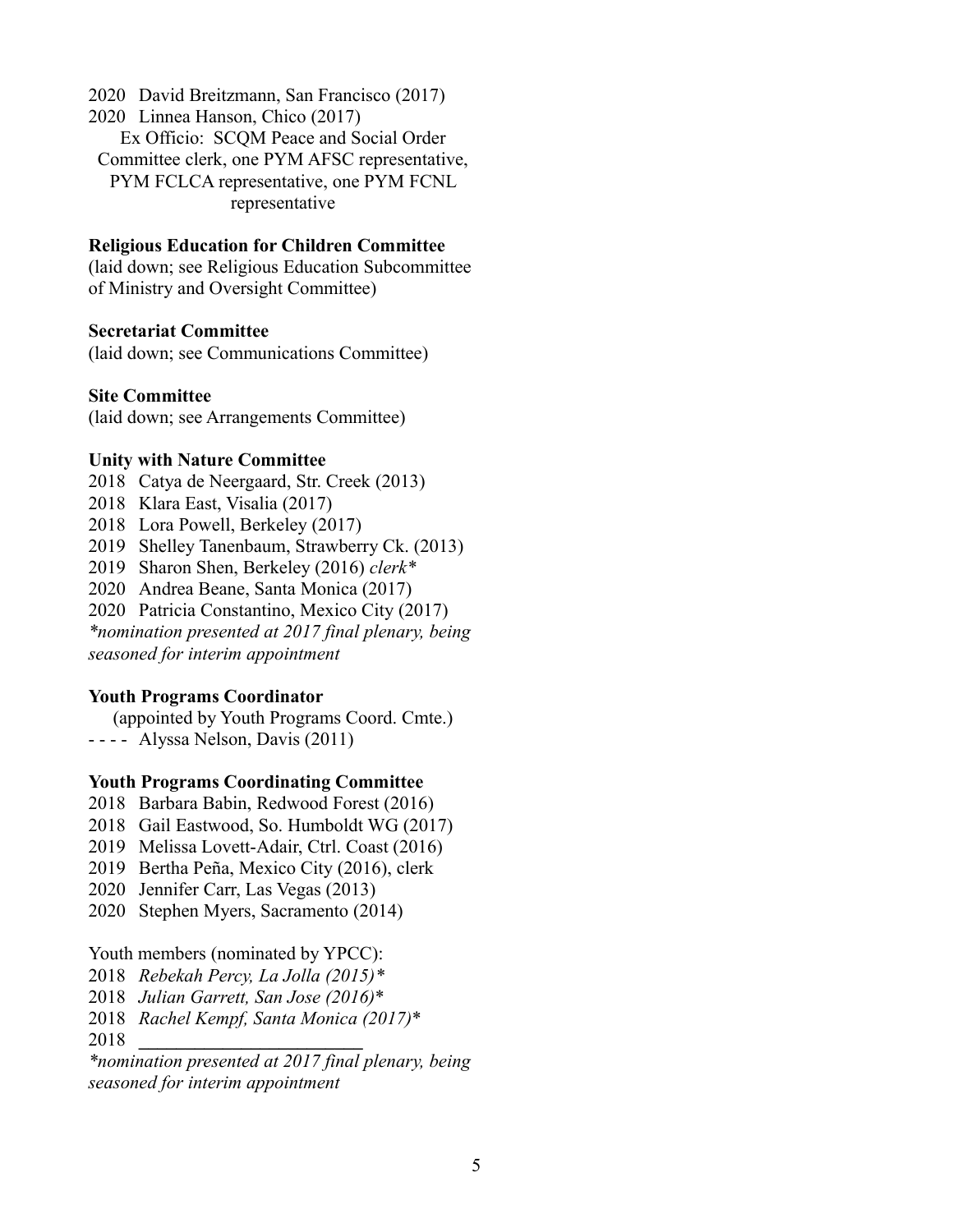#### **Naming Committee** (terms through first First Day

- of Third Month of year shown)
- 2018 Steve Leeds, San Francisco (2017)
- 2018 Bertha Peña, Mexico City (2017), convener
- 2018 Sue Scott, Inland Valley (2017)

# **Nominating Committee**

- (nominated by Naming Committee)
- 2018 Sue Torrey, Central Coast (2016) clerk
- 2018 William O'Connell, Las Vegas WG (2017)
- 2018 \_\_\_\_\_\_\_\_\_\_\_\_\_\_\_\_\_\_\_\_\_\_\_\_
- 2019 Ed Flowers, Apple Seed  $(2016)$
- 2019 Ann Fuller, Santa Monica (2016)
- 2019 Kate Watkins, Santa Monica (2016)
- 2020 Peggy Craik, ConejoValleyWG (2017)
- 2020 Julie Harlow, Davis (2017)
- 2020 Rebekah Percy, La Jolla (2017)

# **PYM DELEGATES (REPRESENTATIVES AND OBSERVERS) TO OTHER ORGANIZATIONS**

## **REPRESENTATIVES:**

# **American Friends Service Committee (AFSC) Corporation**

2018 Nancy Mellor, Sacramento(2012), convener 2019 Shannon Frediani, Santa Cruz (2016)

## **Friends Bulletin Corp. (Western Friend) Board of Directors**

2018 Jim Anderson, Chico (2015), convener

2019 Doug Smith, Reno (2015)

2020 Claire Gorfinkel, Orange Grove (2016)

#### **Friends Committee on Legislation of California (FCLCA)**

(appointed by Peace & Social Order Committee) 2018 Stephen Myers, Sacramento (2016)

# **Friends' Committee on National Legislation (FCNL)**

- 2018 Stephen McNeil, Str.Creek (2015) convener
- 2018 Anthony Manousos, Orange Grove (2016)
- 2019 Carolyn Levering, Santa Cruz (2016)
- 2019 Robert Levering, Santa Cruz (2016)
- 2020 Klara East, Visalia (2017)
- 2020 Julia Thompson, Palo Alto (2017)